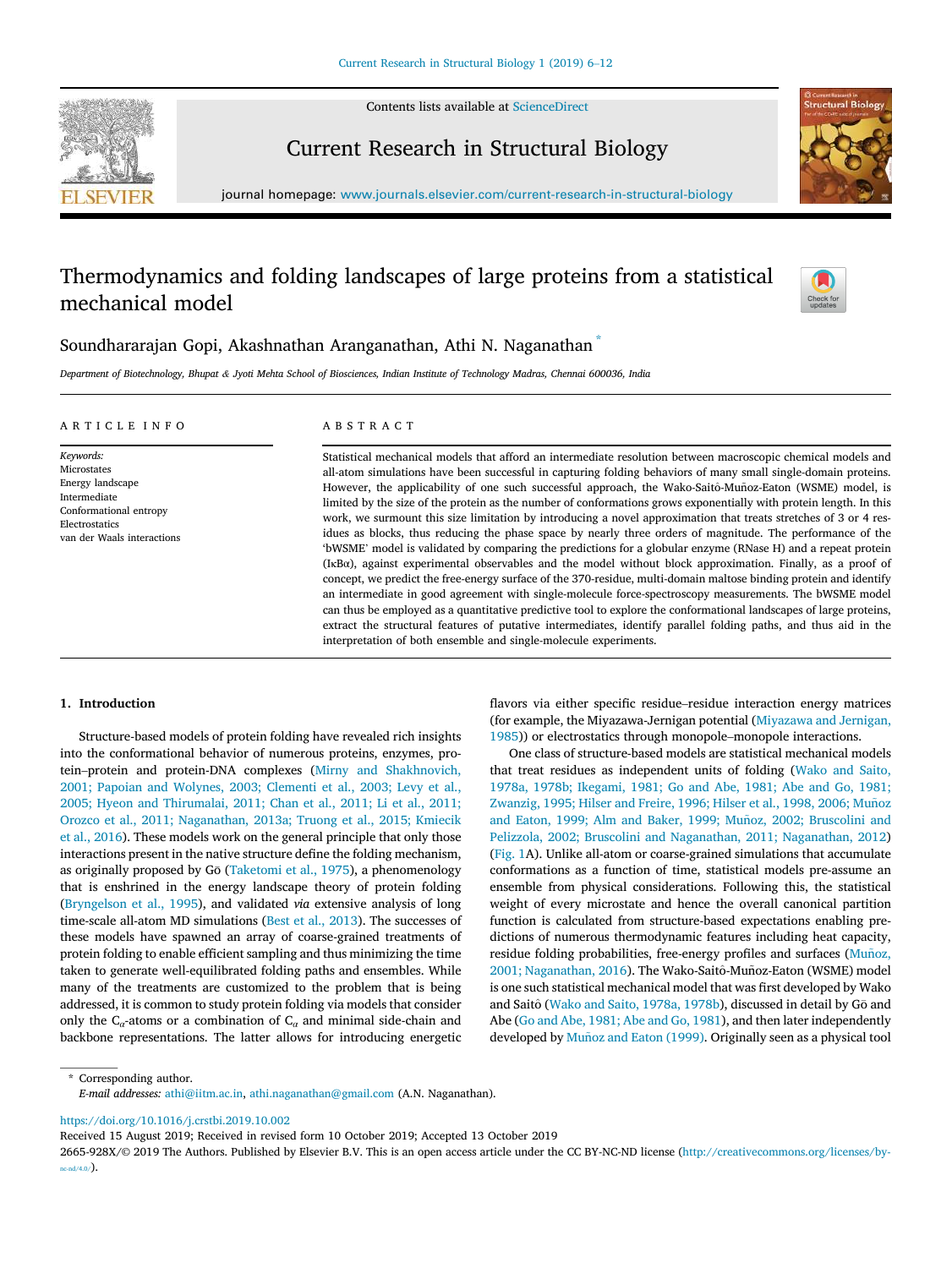

Fig. 1. The bWSME model. (A, B) Conformational units as residues (panel A) or blocks (panel B) for a three-stranded beta-hairpin. The eleven blocks are alternatively colored in red and blue in panel B. (C) Number of microstates as a function of number of residues in a protein for block size  $= 1$  (*i.e.* residues as conformational units; black), block size  $=$  3 (blue) and block size  $=$  4 (red). Note that the ordinate is in logarithmic scale.

to predict the folding rates of proteins from three-dimensional structures (Muñoz and Eaton, 1999; Henry and Eaton, 2004), the model has expanded its scope to quantitatively analyze folding behaviors of folded globular domains (Bruscolini and Naganathan, 2011; Garcia-Mira et al., 2002; Narayan and Naganathan, 2014, 2017, 2018; Naganathan and Muñoz, 2014; Naganathan et al., 2015; Munshi and Naganathan, 2015; Rajasekaran et al., 2016; Narayan et al., 2017; Itoh and Sasai, 2006), repeat proteins (Faccin et al., 2011; Sivanandan and Naganathan, 2013; Hutton et al., 2015), disordered proteins (with appropriate controls) (Naganathan and Orozco, 2013; Gopi et al., 2015; Munshi et al., 2018a), predict and engineer thermodynamic stabilities of proteins via mutations (Naganathan, 2012, 2013b; Rajasekaran et al., 2017) and entropic effects (Rajasekaran et al., 2016), model allosteric transitions (Itoh and Sasai, 2011; Sasai et al., 2016), protein-DNA binding (Munshi et al., 2018b), quantifying folding pathways at different levels of resolution (Henry et al., 2013; Kubelka et al., 2008; Gopi et al., 2017), force-spectroscopic measurements (Imparato et al., 2007) and even crowding effects (Caraglio and Pelizzola, 2012).

In the classic WSME model, each residue is allowed to sample two sets of conformations – folded (represented as *1* in binary notation) and unfolded (0) – thus allowing for a maximum of  $2^N$  conformations or microstates for an *N*-residue polypeptide. The exact solution, or the total partition function with contributions from all the  $2^N$  microstates, can be calculated via different methods (Wako and Saito, 1978b; Go and Abe, 1981; Bruscolini and Pelizzola, 2002; Henry and Eaton, 2004). The underlying assumption in these methods is that while there can be numerous independent nucleating events or folded islands (stretches of *1*s), two different islands can interact if they are interacting in the native structure (Gō-model) and importantly only when all the intervening residues connecting the two islands are also folded. In other words, the model assumes a specific folding mechanism wherein local interactions form first while non-local interactions form later. It is of course possible

that two structured regions can interact despite an intervening unfolded region and constitute a valid microstate as long as the entropic destabilization is sufficiently offset by a gain in energy from the interacting regions. Sasai and co-workers developed the extended WSME model to address this *via* virtual loop closures (Inanami et al., 2014).

In parallel, Eaton and co-workers came up with a more realistic ensemble description by considering only single stretches of folded residues (single-sequence approximation or SSA), two stretches of folded residues (double-sequence approximation or DSA) and DSA allowing for interactions across structured islands even if the intervening residues are unfolded (DSAw/L) (Henry and Eaton, 2004; Kubelka et al., 2008). The number of model microstates for an *N* residue protein under this ensemble definition, which we call rWSME as residues (r) are the folding units and for easy reference, can be calculated using the combinatorial expression  $C + 2C$ . This gives an upper limit on the number of microstates, since microstates defined by DSAw/L depend on the interaction across the structured islands if and only if they are present in the folded structure. While this approach reduces the number of microstates drastically (compared to the  $2<sup>N</sup>$  states), it has been successful in predicting the folding mechanism of the Villin head-piece domain in quantitative agreement with experiments and all-atom MD simulations (Henry et al., 2013). A similar model but with more detailed energetics (van der Waals interactions, electrostatics, implicit solvation and excess conformational entropy) has been instrumental in providing a detailed description of folding pathway heterogeneity in five different proteins in quantitative agreement with ensemble and single-molecule data (Gopi et al., 2017).

Despite these obvious advantages, one downside is the size limitation of this method. For example, the maximum number of microstates for a 300 or 400 residue protein (as in multi-domain proteins) from the ensemble description involving rWSME is >670.5 million and >2.1 billion, respectively, making it computationally intensive (Fig. 1C). In this work, we circumvent the apparent size-limitation by introducing an approximation to reduce the accessible phase space – called the bWSME model with 'b' for block – by grouping residues into blocks (for example, see Fig. 1B and Supporting Figure S1). We show that this approximation works as well as the original approach providing a detailed view of conformational landscapes of large proteins in quantitative agreement with experiments.

# 2. Methods

#### *2.1. The bWSME model*

The bWSME model considers short stretches of 2, 3, 4 or 5 residues folding together and acting as a single unit. The blocks are constructed in such a way to ensure that they do not span two different secondarystructure descriptions as identified by STRIDE (Heinig and Frishman, 2004). When we say a block size consideration for a given protein is, say 3, it means that the majority of the blocks in the protein will have a length of 3. There will be exceptions specifically when the length of a specific secondary structural region is not a multiple of 3 or if there is only one residue identified as a coil but bridging two secondary structure elements. In such cases, the block will span just 2 residues or even 1 residue. The effective free energy of the microstate with a folded structure between and involving blocks *p* and *q* (*p*, *q*) can be calculated as follows,

$$
\Delta G_{p,q} = \Delta G_{p,q}^{stab} - T \sum_{i=p}^{q} \Delta S_i^{conj}
$$

To retain the residue-level information and provide a physically reasonable energetic description in the bWSME model variant, the stabilization free energy for the microstate  $(p, q)$  is written as,

$$
\Delta G_{p,q}^{stab} = \sum_{i=p}^q \sum_{j \geq i}^q \sum_{k=L(i)} \sum_{[l=L(j)] > k} \Delta G_{k,l}^{stab}
$$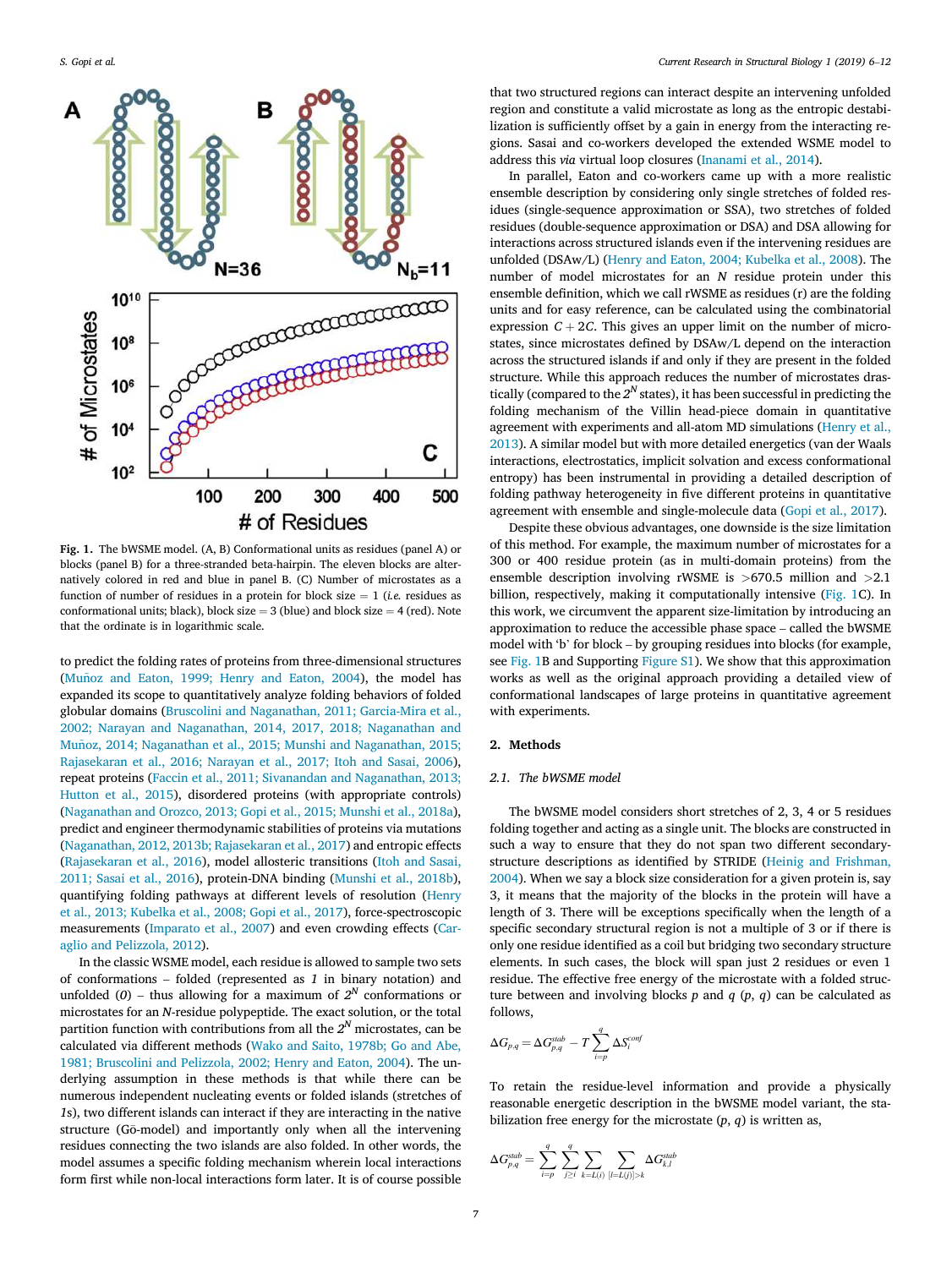where *L* is the set of residues comprising the protein, *L(i)* and *L(j)* represents the set of constituent residues of block *i* and *j*, respectively. Note that the above expression accounts for the stabilization free energy due to the interaction between residues within the same block. The stabilization free energy includes contributions from mean-field van der Waals interaction term ( $E_{vdW}$ ; a uniform interaction energy  $\xi$  for the vdW contacts identified using a Gō-like approach), all-to-all electrostatics without a distance cut-off modeled using the Debye-Hückel formalism (*EElec*) and an implicit solvation term (Δ*GSolv,* calculated as the heat capacity change per native contact Δ $C_p^{cont}$ ) (Naganathan, 2012, 2013b).

The entropic cost associated with the microstate  $(p, q)$  is given as,

$$
\Delta S_{p,q}^{conf} = \sum_{i=p}^{q} \sum_{j=L(i)} \Delta S_{j}^{conf}
$$

here,  $\Delta S_j^{conf}$  is the entropic cost associated with fixing residue *j* in the native conformation, *L(i)* represents the set of residues within block *i*. An excess entropic penalty ( $\Delta \Delta S = -6.1$  J mol $^{-1}$  K $^{-1}$  per residue) is additionally assigned to residues identified as coil by STRIDE and glycine residues. Proline, which exhibits limited flexibility, is assigned an entropic cost of 0 J mol<sup>-1</sup> K<sup>-1</sup> per residue (Daquino et al., 1996).

# *2.2. Partition function and predicting experimental observables*

The total partition function (*Z*) is calculated as the sum of statistical weights associated with the microstates defined within the model framework,

$$
Z = \sum_{i=1}^{\mu} \exp(-\Delta G_i / RT)
$$

here,  $\mu$  is the total number of microstates,  $\varDelta G_{l}$  is the effective free energy of the microstate *i*, *R* is the gas constant and *T* is temperature. Heat capacity profiles can be directly calculated through derivatives of total partition function as a function of temperature:

$$
C_P \cong C_V = 2RT \left( \frac{d \ln Z}{dT} \right) + RT^2 \left( \frac{d^2 \ln Z}{dT^2} \right)
$$

The folding probability of residue *i* (χ*<sup>i</sup>* ) is calculated by algorithmically accumulating the statistical weights of microstates in which residue *i* is folded,

$$
\chi_i = Z^{-1} \sum_k \exp(-\Delta G_k / RT)
$$

Here, Δ*G<sup>k</sup>* is the effective free energy of microstate *k,* and *k* runs over all the microstates with residue *i* folded. The mean residue folding probability ( $\langle \chi_i \rangle_T$ ) as a function of temperature can serve as a proxy for global unfolding curve, say as monitored by far-UV CD or fluorescence experiments. One-dimensional free energy profiles and two-dimensional free energy surfaces are constructed by appropriately summing up the statistical weights of the microstates as a function of the number of structured blocks, either globally or in a specific part of the structure.

In the current work, heavy-atom contacts are identified using a 6 Å distance cut-off excluding the nearest neighbors, and charges are assigned based on the protonation state at pH 7. The value of dielectric constant in the Debye-Hückel formalism is fixed to 29 derived from our previous works involving comparison of unfolding curves of homologous proteins and mutations involving charged residues (Naganathan, 2012, 2013b). The model is independently parameterized for RNase H (1F21), IκBα (1NFI; with contact map correction similar to a previous work (Sivanandan and Naganathan, 2013)) and Maltose-Binding protein (MBP; 1OMP) to reproduce the experimental thermal unfolding profiles (Table S1). 1D free-energy profiles and 2D free-energy surfaces are constructed at 298 K, unless otherwise mentioned.

# 3. Results and discussion

*3.1. Free-energy pro*fi*les and intermediates are insensitive to block de*fi*nition*

We validate the bWSME predictions using the 213-residue repeat protein I $\kappa$ B $\alpha$  as a model system (Fig. 2A), the folding and dynamics of



Fig. 2. Conformational landscape of IκBα. (A) The holo-structure of the sixrepeat α-helical protein IκBα. (B) The experimental excess heat capacity (blue) used for calibrating the model parameters together with the fit (red). (C) The average probability of finding a helical residue folded as a function of temperature with a 16% 'pre-transition' amplitude as observed in far-UV CD experiments. (D) Fraction of amide exchanged correlates well with the folded fraction within individual repeats. The numbers within the figure represent the repeat identity. (E) One-dimensional free energy profiles for various block definitions. Two slightly different block definitions of length 4 (green and red) were also studied. (F) The folded probability as a function of residue index for different states as observed from the free-energy profile in panel E. Solid lines represent the residue probabilities while the bWSME model predicted block probabilities are shown in the shaded regions.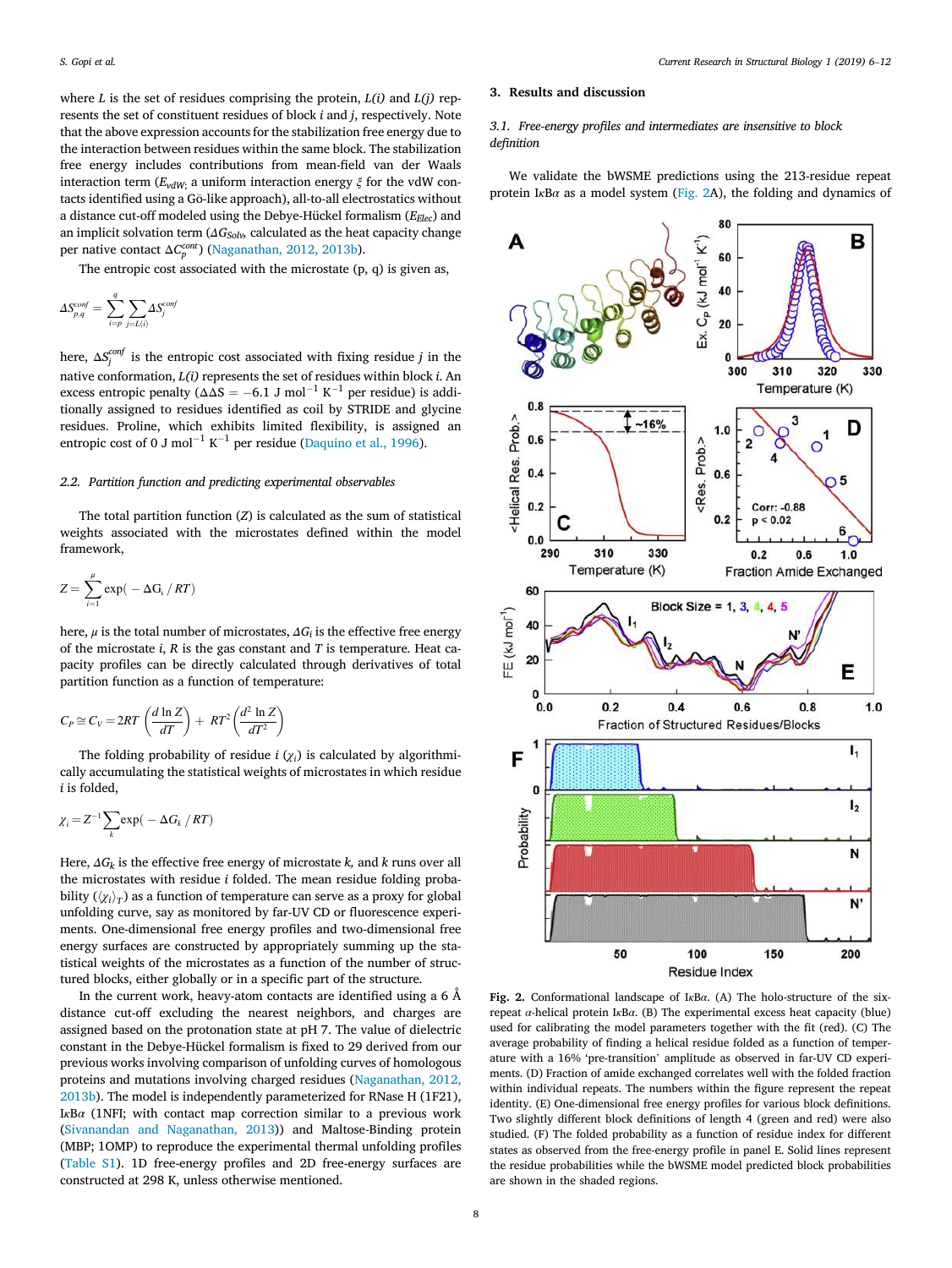which is driven by a combination of order and disorder (Lamboy et al., 2011, 2013). For this protein, the number of possible microstates is >169 million from the rWSME while it reduces to just >900,000 by the bWSME treatment and on considering a block-size of 4 (Figure S1). As a first step, we adjust the model parameters to simultaneously reproduce the excess heat capacity curve and the unfolding pre-transition seen in experiments (Ferreiro et al., 2007) (Fig. 2B, C) by eliminating the non-local contacts (but maintaining local contacts) involving the  $5<sup>th</sup>$  and  $6<sup>th</sup>$  repeats as described before (Sivanandan and Naganathan, 2013). The effective entropic penalty is estimated to be  $-14.5$  J mol $^{-1}$  K $^{-1}$  per residue, which is of the same order expected from size-scaling arguments on large proteins ( $-16.5$  J mol $^{-1}$  K $^{-1}$  per residue). Moreover, the van der Waals interaction energy is estimated to be  $-58.6$  J mol $^{-1}$  per atom-level contact within 6 Å, which is very similar to the expectation from atomic-level force–field parameters ( $-46.1$  J mol $^{-1}$  interaction energy for two carbon atoms separated by  $6 \text{ Å}$ ; Table S1).

The bWSME is able to capture the fraction of amide exchanged (averaged over all residues in a specific repeat) employing the mean residue unfolding probability per repeat as a proxy (Fig. 2D). The predicted 1D free energy profiles are characterized by multiple intermediates and partially structured states with the fully folded native state never populated. This can be seen from the fact that the minimum of the free energy profile occurs at a reaction coordinate value of 0.6 that corresponds to just  $\sim$  128 folded residues (213\*0.6, Fig. 2E). Importantly, the basic features of the free energy profiles and the nature of the intermediates are relatively insensitive to the block definition (Fig. 2E, F). On comparison, it is clear that the native ensemble is defined by structure only in the first four repeats with a state N' representing a conformation in which the 5th repeat is also folded. The free energy profiles however appear slightly smoother in the block definitions, which is in agreement with the expectation from block averaging that further coarse-grains the landscape. The overall picture suggests a complex native ensemble that is intimately determined by disorder in the  $5<sup>th</sup>$  and  $6<sup>th</sup>$  repeats. Our results are therefore consistent not only with experiments (Lamboy et al., 2011) but also with the previous attempts at reproducing the conformational landscape using the WSME model with *2 <sup>213</sup>* microstates (Sivanandan and Naganathan, 2013).

Similarly, the basic energetics of the model was parameterized by using the thermal unfolding curve of RNase H, a globular enzyme of 152 residues (Fig. 3A, B, Figure S1). The number of microstates as per the rWSME model is >43 million that reduces to just >200,000 for the bWSME variant (block size  $= 4$ ; Table S1). The predicted free energy profile with and without block definition are in agreement with each other (Fig. 3C) and with the WMSE model that accounts for  $2^{152}$  microstates (Narayan and Naganathan, 2014). The identity of the predicted intermediates is also in agreement between the two block definitions (Fig. 3D). HX-MS experiments point to a likely folding mechanism wherein the helices A/D form first, followed by helix BC and strand 4, and then finally the strands  $1/2/3/5$  and helix E (Hu et al., 2013). The bWSME model predicts a mechanism with the helices BC and D forming first (residues 70–110, intermediate  $I_1$ ), followed by helix A (residues 42–56,  $I_2$ ) and strands 4/5 (residues 61–67, 112–118, I<sub>2</sub>), strands  $1/2/3$  (residues 1–40, I<sub>3</sub>) and finally helix E (residues 126–140) (Fig. 3D, Figure S2). The differences in the nature of the initial nucleating event between the two approaches (experiments and bWSME model) likely originates from the intrinsic secondary structure propensity of helix A (Narayan and Naganathan, 2014), which is not captured in the current model. The late intermediate  $I_3$  is identical to the high free-energy excited state observed in independent HX experiments (Chamberlain et al., 1996). Effectively, the agreement of the block model predictions with experiments and the internal consistency with both the rWSME and the WSME model with  $2^N$  states strongly support our reduced approach that maximizes the information with a fewer number of microstates but without losing the strong underlying physical basis.



Fig. 3. Predicted folding mechanism of RNase H. (A) Structure of the 152-residue RNase H. (B) Experimental fraction folded (blue) used to calibrate the model parameters and the resulting fit (red). (C) Predicted one-dimensional free-energy profile as a function of reaction coordinate, the fraction of structured residues or blocks. (D) The identity of intermediates extracted from the rWSME (lines) and bWSME (shaded regions).

# *3.2. Conformational landscape of maltose binding protein*

To further explore the applicability of the model, we study the folding of Maltose Binding Protein (MBP), a mixed  $\alpha/\beta$  protein with a complex topology comprising 370 residues (Fig. 4A, S1). Single-molecule force spectroscopy experiments indicate that MBP unfolds via an intermediate but through two parallel paths (Aggarwal et al., 2011). It is challenging to employ the rWSME model for this protein given that this would involve algorithmically accumulating the statistical weights of >1.5 billion microstates. However, the block approximation (block size  $= 4, 104$ sequential blocks) makes this problem more amenable by reducing the number of microstates to just over 9.5 million (Table S1). We reproduce the excess heat capacity profile of MBP to calibrate the model parameters that determine the unfolding sharpness (entropic penalty per residue), melting temperature (van der Waals interaction energy per contact) and the higher unfolding heat capacity (heat capacity change on forming a native contact) (Fig. 4B).

The resulting one-dimensional free-energy profile highlights a single intermediate at  $\sim$ 40 structured blocks following which a downhill gradient is seen towards the native state (Fig. 4C). A structural view of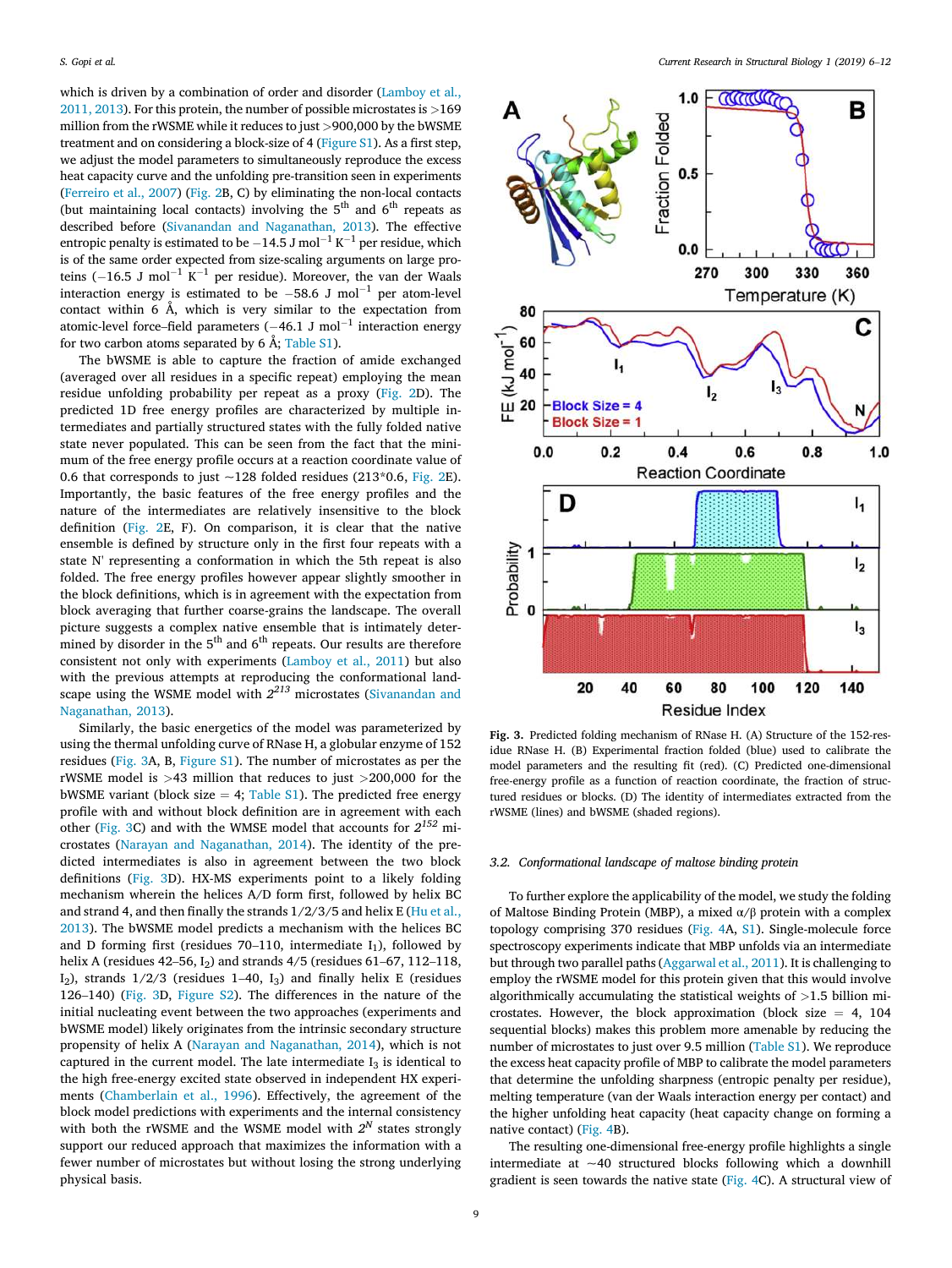

Fig. 4. Intermediates and parallel folding paths in MBP conformational landscape. (A) Structure of the 370-residue multi-domain MBP. (B) The experimental excess heat capacity curve (blue) and the bWSME model fit (red). The fit was primarily employed to estimate the thermodynamic cooperativity in the system. (C) The one-dimensional freeenergy profile as a function of the number of structured blocks highlighting an intermediate-like state (I). (D) A free-energy surface generated by partitioning the structure into two equal halves involving 52 blocks in the N- and C-termini, respectively. The arrows highlight the two likely folding paths from the intermediate. (E) The identity of the folded regions in the intermediate as obtained from the bWSME model prediction (blue) compared against the experiments (red). The gray regions represent unfolded regions.

the intermediate can be obtained from a three-dimensional free energy surface with the number of structured blocks at the N- and C-termini as the *x*- and *y*-coordinates (52 blocks each) - it represents to a structure with 23 and 19 structured blocks at the C- and N-terminus, respectively (Fig. 4D). In terms of the residue level information, this corresponds to a fully folded C-terminal domain (residues 114–257 or blocks 34–74 based on the MBP domain definition) in exact agreement with single-molecule experiments (Fig. 4E) (Aggarwal et al., 2011). In other words, the bWSME model predicts a folding mechanism in which C-terminal domain of MBP forms first (Figure S3), following which two parallel paths can be populated. In one macroscopic high free-energy path, the entire N-terminal region of the protein forms (including the residues constituting the N-terminal domain, residues 1–113 or blocks 1–33), following which the terminal helices (residues 286–370 or blocks 82–104) fold. In a second but low free-energy path, the terminal helices form first and then mechanically weak N-terminal domain folds in a gradual manner contributing to the shallow gradient towards the folded state in the 1D free energy profile. The exact reverse sequence of events is observed in the single-molecule force spectroscopy unfolding experiments (Aggarwal et al., 2011) highlighting the advantages of bWSME method for large proteins. We would like to emphasize that the surface representations and free-energy profiles provide only the most probable macroscopic folding paths and not the microscopic residue- or block-level routes that could be more complex, as previously shown for several small single-domain proteins (Gopi et al., 2017).

#### 4. Conclusions

We develop and validate a simplified version of the WSME model by switching the fundamental conformational units from residues to blocks that can be 2 to 5 residues in length. This re-formatting reduces the combinations drastically and therefore the number of conformational states by nearly three orders of magnitude. The model, termed the block WSME method or bWSME, can be employed as a predictive tool in the same vein as the original version developed by Wako and Saitô or in the sequence approximations of Muñoz and Eaton. The fewer number of microstates enables the generation of conformational landscapes of large proteins (~300–400 residues in length) without compromising on the predictive ability or the physical underpinnings. The bWSME model does not assume any folding mechanism and allows for stabilization of conformations *via* both local and non-local interactions. Therefore, it can be employed as a first step to probe regions of protein that are thermodynamically less (more) stable contributing to unfolding (folding) and in identifying the number and nature of macroscopic folding paths.

One of the limitations of block approximation is that the populations of the partially structured states (for example, Figs. 2E or 3C) can vary slightly depending on the block approximation employed. Second, many large proteins unfold irreversibly on temperature changes that cannot be captured by the current model. Therefore, it is challenging to obtain a perfect agreement between experimental and predicted unfolding curve (for example, see Figs. 2B, 3B and 4B). The fitting procedures should therefore be seen as avenues to capture the overall sharpness or cooperativity of the unfolding transition. Third, while the model currently incorporates contributions from van der Waals interactions, electrostatics, and implicit solvation, it does not include intrinsic conformational preferences of amino acids to be in specific secondary structure elements, a feature that can be incorporated in future versions. Despite these, we expect the bWSME model to be successful in not only exploring conformational landscapes but also to quantify the effect of mutations in large multi-domain proteins that frequently underlie many diseases. It should also be possible to capture the effect of DNA, RNA or even ligand binding on the conformational landscapes of larger proteins by extending a recently developed protocol that maps the protein-ligand interactions on to the protein (Munshi et al., 2018b). Similarly, post-translational modifications, particularly those that introduce or remove charges can be introduced in a straightforward manner as before (Gopi et al., 2015). The bWSME model thus stands on the cusp of addressing and exploring numerous questions on the conformational behavior of large proteins.

# Funding

This work was supported by the grant BT/PR26099/BID/7/811/2017 to A. N. N. from the Department of Biotechnology, Ministry of Science and Technology, India.

#### Acknowledgements

A. N. N. is a Wellcome Trust/DBT India Alliance Intermediate Fellow. S. G. acknowledges the Initiative for Biological Systems Engineering, IIT Madras, India for the IBSE Ph.D. Studentship.

# Appendix A. Supplementary data

Supplementary data to this article can be found online at https://doi.org/10.1016/j.crstbi.2019.10.002.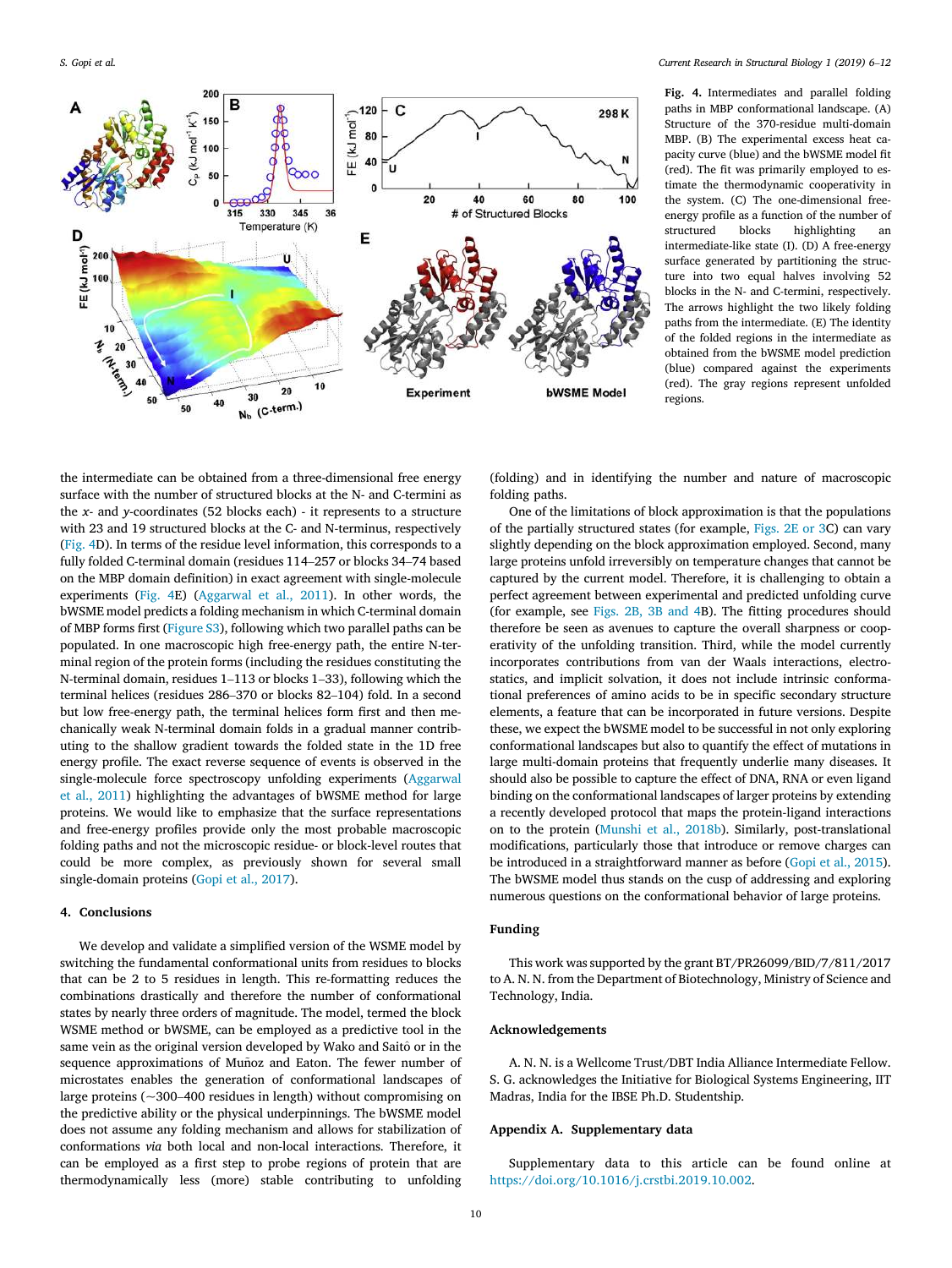## References

- Abe, H., Go, N., 1981. Noninteracting local-structure model of folding and unfolding transition in globular proteins. II. Application to two-dimensional lattice proteins. Biopolymers 20, 1013–1031. https://doi.org/10.1002/bip.1981.360200512.
- Aggarwal, V., Kulothungan, S.R., Balamurali, M.M., Saranya, S.R., Varadarajan, R., Ainavarapu, S.R., 2011. Ligand-modulated parallel mechanical unfolding pathways of maltose-binding proteins. J. Biol. Chem. 286, 28056–28065. https://doi.org/ 10.1074/jbc.M111.249045.
- Alm, E., Baker, D., 1999. Prediction of protein-folding mechanisms from free-energy landscapes derived from native structures. Proc. Natl. Acad. Sci. U.S.A. 96, 11305–11310. https://doi.org/10.1073/pnas.96.20.11305.
- Best, R.B., Hummer, G., Eaton, W.A., 2013. Native contacts determine protein folding mechanisms in atomistic simulations. Proc. Natl. Acad. Sci. U.S.A. 110, 17874–17879. https://doi.org/10.1073/pnas.1311599110.
- Bruscolini, P., Naganathan, A.N., 2011. Quantitative prediction of protein folding behaviors from a simple statistical model. J. Am. Chem. Soc. 133, 5372–5379. https://doi.org/10.1021/ja110884m.
- Bruscolini, P., Pelizzola, A., 2002. Exact solution of the Munoz-Eaton model for protein ~ folding. Phys. Rev. Lett. 88, 258101. https://doi.org/10.1103/ PhysRevLett.88.258101.
- Bryngelson, J.D., Onuchic, J.N., Socci, N.D., Wolynes, P.G., 1995. Funnels, pathways, and the energy landscape of protein-folding - a synthesis. Proteins 21, 167–195. https:// doi.org/10.1002/prot.340210302.
- Caraglio, M., Pelizzola, A., 2012. Effects of confinement on thermal stability and folding kinetics in a simple Ising-like model. Phys. Biol. 9, 016006. https://doi.org/10.1088/ 1478-3975/9/1/016006.
- Chamberlain, A.K., Handel, T.M., Marqusee, S., 1996. Detection of rare partially folded molecules in equilibrium with the native conformation of RNaseH. Nat. Struct. Biol. 3, 782–787. https://doi.org/10.1038/nsb0996-782.
- Chan, H.S., Zhang, Z., Wallin, S., Liu, Z., 2011. Cooperativity, local-nonlocal coupling, and nonnative interactions: principles of protein folding from coarse-grained models. In: Leone, S.R., Cremer, P.S., Groves, J.T., Johnson, M.A. (Eds.), Ann. Rev. Phys. Chem, Annual Review of Physical Chemistry, 62, pp. 301–326. https://doi.org/ 10.1146/annurev-physchem-032210-103405.
- Clementi, C., Garcia, A.E., Onuchic, J.N., 2003. Interplay among tertiary contacts, secondary structure formation and side-chain packing in the protein folding mechanism: all-atom representation study of protein L. J. Mol. Biol. 326, 933–954. https://doi.org/10.1016/s0022-2836(02)01379-7.
- Daquino, J.A., Gomez, J., Hilser, V.J., Lee, K.H., Amzel, L.M., Freire, E., 1996. The magnitude of the backbone conformational entropy change in protein folding. Proteins 25, 143–156. https://doi.org/10.1002/(SICI)1097-0134(199606)25: 2<143::AID-PROT1>3.0.CO;2-J.
- Faccin, M., Bruscolini, P., Pelizzola, A., 2011. Analysis of the equilibrium and kinetics of the ankyrin repeat protein myotrophin. J. Chem. Phys. 134, 075102. https://doi.org/ 10.1063/1.3535562.
- Ferreiro, D.U., Cervantes, C.F., Truhlar, S.M.E., Cho, S.S., Wolynes, P.G., Komives, E.A., 2007. Stabilizing I kappa B alpha by "consensus" design. J. Mol. Biol. 365, 1201–1216. https://doi.org/10.1016/j.jmb.2006.11.044.
- Garcia-Mira, M.M., Sadqi, M., Fischer, N., Sanchez-Ruiz, J.M., Munoz, V., 2002. ~ Experimental identification of downhill protein folding. Science 298, 2191–2195. https://doi.org/10.1126/science.1077809.
- Go, N., Abe, H., 1981. Noninteracting local-structure model of folding and unfolding transition in globular proteins. I. Formulation. Biopolymers 20, 991–1011. https:// doi.org/10.1002/bip.1981.360200511.
- Gopi, S., Rajasekaran, N., Singh, A., Ranu, S., Naganathan, A.N., 2015. Energetic and topological determinants of a phosphorylation-induced disorder-to-order protein conformational switch. Phys. Chem. Chem. Phys. 17, 27264–27269. https://doi.org/ 10.1039/c5cp04765j.
- Gopi, S., Singh, A., Suresh, S., Paul, S., Ranu, S., Naganathan, A.N., 2017. Toward a quantitative description of microscopic pathway heterogeneity in protein folding. Phys. Chem. Chem. Phys. 19, 20891–20903. https://doi.org/10.1039/c7cp03011h.
- Heinig, M., Frishman, D., 2004. STRIDE: a web server for secondary structure assignment from known atomic coordinates of proteins. Nuc. Acids Res. 32, W500–W502. https://doi.org/10.1093/nar/gkh429.
- Henry, E.R., Eaton, W.A., 2004. Combinatorial modeling of protein folding kinetics: free energy profiles and rates. Chem. Phys. 307, 163-185. https://doi.org/10.1016/ j.chemphys.2004.06.064.
- Henry, E.R., Best, R.B., Eaton, W.A., 2013. Comparing a simple theoretical model for protein folding with all-atom molecular dynamics simulations. Proc. Natl. Acad. Sci. U.S.A. 110, 17880–17885. https://doi.org/10.1073/pnas.1317105110.
- Hilser, V.J., Freire, E., 1996. Structure-based calculation of the equilibrium folding pathway of proteins. Correlation with hydrogen exchange protection factors. J. Mol. Biol. 262, 756–772. https://doi.org/10.1006/jmbi.1996.0550.
- Hilser, V.J., Dowdy, D., Oas, T.G., Freire, E., 1998. The structural distribution of cooperative interactions in proteins: analysis of the native state ensemble. Proc. Natl. Acad. Sci. U.S.A. 95, 9903–9908. https://doi.org/10.1073/pnas.95.17.9903.
- Hilser, V.J., Garcia-Moreno, B., Oas, T.G., Kapp, G., Whitten, S.T., 2006. A statistical thermodynamic model of the protein ensemble. Chem. Rev. 106, 1545–1558. https://doi.org/10.1021/cr040423+.
- Hu, W.B., Walters, B.T., Kan, Z.Y., Mayne, L., Rosen, L.E., Marqusee, S., Englander, S.W., 2013. Stepwise protein folding at near amino acid resolution by hydrogen exchange and mass spectrometry. Proc. Natl. Acad. Sci. U.S.A. 110, 7684–7689. https:// doi.org/10.1073/pnas.1305887110.
- Hutton, R.D., Wilkinson, J., Faccin, M., Sivertsson, E.M., Pelizzola, A., Lowe, A.R., Bruscolini, P., Itzhaki, L.S., 2015. Mapping the topography of a protein energy

landscape. J. Am. Chem. Soc. 137, 14610–14625. https://doi.org/10.1021/ jacs.5b07370.

- Hyeon, C., Thirumalai, D., 2011. Capturing the essence of folding and functions of biomolecules using coarse-grained models. Nat. Commun. 2, 487. https://doi.org/ 10.1038/ncomms1481.
- Ikegami, A., 1981. Statistical thermodynamics of proteins and protein denaturation. Adv. Chem. Phys. 46, 363–413. https://doi.org/10.1002/9780470142653.ch6.
- Imparato, A., Pelizzola, A., Zamparo, M., 2007. Ising-like model for protein mechanical unfolding. Phys. Rev. Lett. 98, 148102. https://doi.org/10.1103/ PhysRevLett.98.148102.
- Inanami, T., Terada, T.P., Sasai, M., 2014. Folding pathway of a multidomain protein depends on its topology of domain connectivity. Proc. Natl. Acad. Sci. U.S.A. 111, 15969–15974. https://doi.org/10.1073/pnas.1406244111.
- Itoh, K., Sasai, M., 2006. Flexibly varying folding mechanism of a nearly symmetrical protein: B domain of protein A. Proc. Natl. Acad. Sci. U.S.A. 103, 7298–7303. https:// doi.org/10.1073/pnas.0510324103.
- Itoh, K., Sasai, M., 2011. Statistical mechanics of protein allostery: roles of backbone and side-chain structural fluctuations. J. Chem. Phys. 134, 125102. https://doi.org/ 10.1063/1.3565025.
- Kmiecik, S., Gront, D., Kolinski, M., Wieteska, L., Dawid, A.E., Kolinski, A., 2016. Coarsegrained protein models and their applications. Chem. Rev. 116, 7898–7936. https:// doi.org/10.1021/acs.chemrev.6b00163.
- Kubelka, J., Henry, E.R., Cellmer, T., Hofrichter, J., Eaton, W.A., 2008. Chemical, physical, and theoretical kinetics of an ultrafast folding protein. Proc. Natl. Acad. Sci. U.S.A. 105, 18655–18662. https://doi.org/10.1073/pnas.0808600105.
- Lamboy, J.A., Kim, H., Lee, K.S., Ha, T., Komives, E.A., 2011. Visualization of the nanospring dynamics of the I kappa B alpha ankyrin repeat domain in real time. Proc. Natl. Acad. Sci. U.S.A. 108, 10178–10183. https://doi.org/10.1073/ pnas.1102226108.
- Lamboy, J.A., Kim, H., Dembinski, H., Ha, T., Komives, E.A., 2013. Single-molecule FRET reveals the native-state dynamics of the IκBα ankyrin repeat domain. J. Mol. Biol. 425, 2578–2590. https://doi.org/10.1016/j.jmb.2013.04.015.
- Levy, Y., Cho, S.S., Onuchic, J.N., Wolynes, P.G., 2005. A survey of flexible protein binding mechanisms and their transition states using native topology based energy landscapes. J. Mol. Biol. 346, 1121–1145. https://doi.org/10.1016/ j.jmb.2004.12.021.
- Li, W., Wolynes, P.G., Takada, S., 2011. Frustration, specific sequence dependence, and nonlinearity in large-amplitude fluctuations of allosteric proteins. Proc. Natl. Acad. Sci. U.S.A. 108, 3504–3509. https://doi.org/10.1073/pnas.1018983108.
- Mirny, L., Shakhnovich, E., 2001. Protein folding theory: from lattice to all-atom models. Ann. Rev. Biophys. Biomol. Struct. 30, 361–396. https://doi.org/10.1146/ annurev.biophys.30.1.361.
- Miyazawa, S., Jernigan, R.L., 1985. Estimation of effective interresidue contact energies from protein crystal structures: quasi-chemical approximation. Macromolecules 18, 534–552. https://doi.org/10.1021/ma00145a039.
- Muñoz, V., 2001. What can we learn about protein folding from Ising-like models? Curr. Opin. Struct. Biol. 11, 212–216. https://doi.org/10.1016/S0959-440X(00)00192-5.
- Munoz, V., 2002. Thermodynamics and kinetics of downhill protein folding investigated ~ with a simple statistical mechanical model. Int. J. Quant. Chem. 90, 1522–1528. https://doi.org/10.1002/qua.10384.
- Muñoz, V., Eaton, W.A., 1999. A simple model for calculating the kinetics of protein folding from three-dimensional structures. Proc. Natl. Acad. Sci. U.S.A. 96, 11311–11316. https://doi.org/10.1073/pnas.96.20.11311.
- Munshi, S., Naganathan, A.N., 2015. Imprints of function on the folding landscape: functional role for an intermediate in a conserved eukaryotic binding protein. Phys. Chem. Chem. Phys. 17, 11042–11052. https://doi.org/10.1039/c4cp06102k.
- Munshi, S., Rajendran, D., Naganathan, A.N., 2018. Entropic control of an excited foldedlike conformation in a disordered protein ensemble. J. Mol. Biol. 430, 2688–2694. https://doi.org/10.1016/j.jmb.2018.06.008.
- Munshi, S., Gopi, S., Asampille, G., Subramanian, S., Campos, L.A., Atreya, H.S., Naganathan, A.N., 2018. Tunable order-disorder continuum in protein-DNA interactions. Nucleic Acids Res 46, 8700–8709. https://doi.org/10.1093/nar/gky732.
- Naganathan, A.N., 2012. Predictions from an ising-like statistical mechanical model on the dynamic and thermodynamic effects of protein surface electrostatics. J. Chem. Theory Comput. 8, 4646–4656. https://doi.org/10.1021/ct300676w.
- Naganathan, A.N., 2013. Coarse-grained models of protein folding as detailed tools to connect with experiments. WIREs Comput. Mol. Sci. 3, 504–514. https://doi.org/ 10.1002/wcms.1133.
- Naganathan, A.N., 2013. A rapid, ensemble and free energy based method for engineering protein stabilities. J. Phys. Chem. B 117, 4956–4964. https://doi.org/10.1021/ jp401588x.
- Naganathan, A.N., 2016. Predictive modeling of protein folding thermodynamics, mutational effects and free-energy landscapes. Proc. Indian Natl. Sci. Acad. 82, 1211–1228. https://doi.org/10.16943/ptinsa/2016/48570.
- Naganathan, A.N., Munoz, V., 2014. Thermodynamics of downhill folding: multi-probe ~ analysis of PDD, a protein that folds over a marginal free energy barrier. J. Phys. Chem. B 118, 8982–8994. https://doi.org/10.1021/jp504261g.
- Naganathan, A.N., Orozco, M., 2013. The conformational landscape of an intrinsically disordered DNA-binding domain of a transcription regulator. J. Phys. Chem. B 117, 13842–13850. https://doi.org/10.1021/jp408350v.
- Naganathan, A.N., Sanchez-Ruiz, J.M., Munshi, S., Suresh, S., 2015. Are protein folding intermediates the evolutionary consequence of functional constraints? J. Phys. Chem. B 119, 1323–1333. https://doi.org/10.1021/jp510342m.
- Narayan, A., Naganathan, A.N., 2014. Evidence for the sequential folding mechanism in RNase H from an ensemble-based model. J. Phys. Chem. B 118, 5050–5058. https:// doi.org/10.1021/jp500934f.